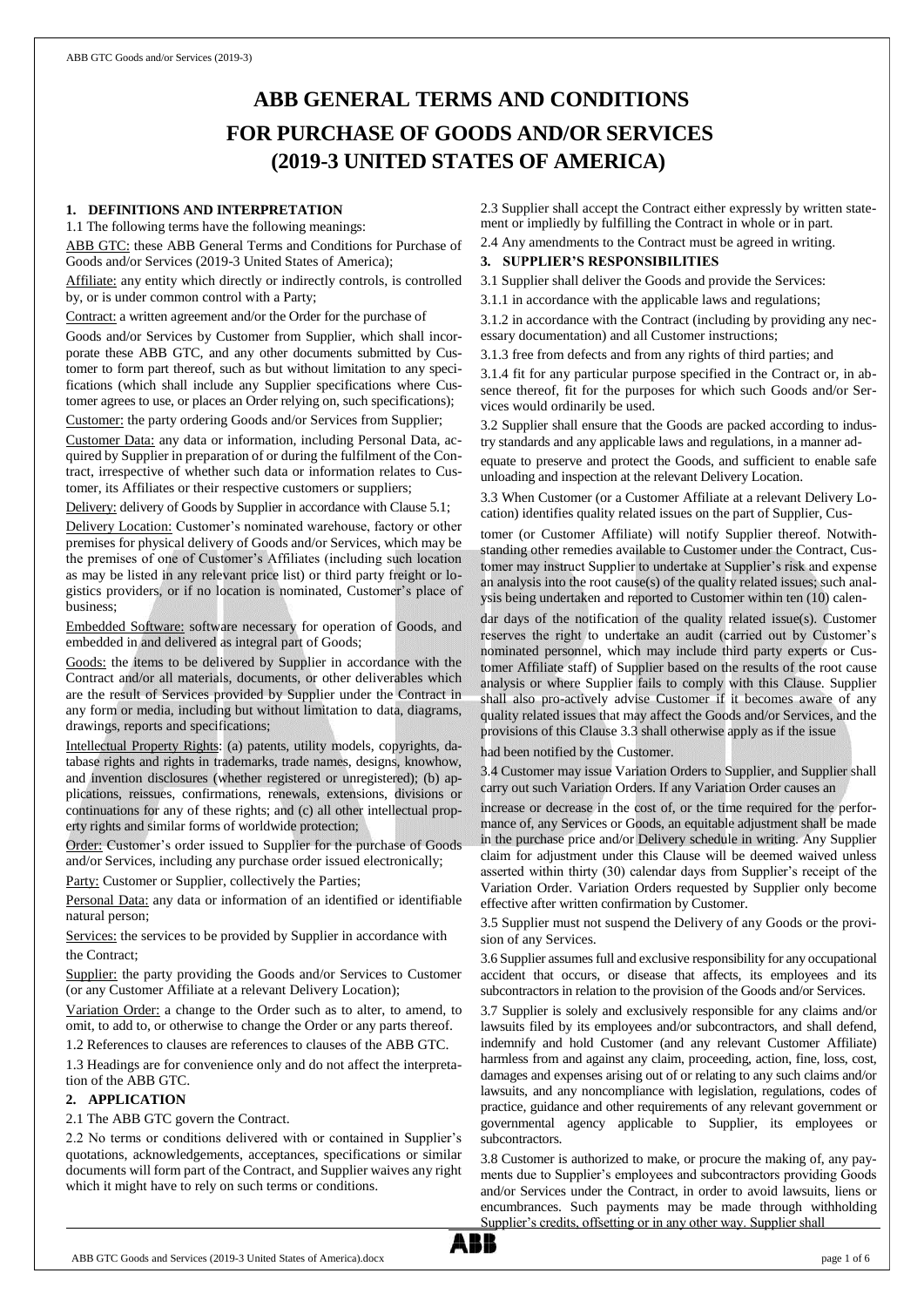provide any support requested by Customer with regard to such payments and indemnify and hold harmless Customer and its Affiliates for any payments made.

#### **4. PAYMENT, INVOICING**

4.1 In consideration of the Goods delivered and/or the Services provided by Supplier in accordance with the Contract, Customer shall pay to Supplier the purchase price stated in the Contract provided the invoice fulfils the requirements defined by Customer. Payment shall be made in the country in which Supplier is registered, to a bank account in the name of Supplier. The price is inclusive of all fees and taxes (other than sales tax or equivalent) and of all costs of manufacturing, processing, warehousing and packaging (including returning any returnable packaging) of any Goods.

4.2 Supplier shall submit invoices complying with applicable laws, generally accepted accounting principles and the specific Customer requirements, containing the following minimum information: Supplier name, address and reference person including contact details; invoice date; invoice number; Order number and Supplier number; address of Customer; quantity; specification of Goods and/or Services; price (total amount invoiced); currency; sales tax amount and number, if applicable; Authorized Economic Operator and/or Approved Exporter Authorization number and/or other customs identification number, if applicable; payment terms as agreed. Supplier shall state the Order number on all invoices (in particular but not limited to commercial, pro forma or customs invoices).

4.3 Invoices must be sent to the billing address specified in the Contract (or as otherwise agreed with Customer).

4.4. Customer may accumulate all invoices until end of a calendar month (EOM). The ordinary net date of an invoice (the Net Date) is 90 (ninety) calendar days after the latest of:

(i) the date of receipt of Supplier's invoice complying with Customer's instructions or EOM following such date, or

(ii) the date of Delivery of Goods and/or completion of Services.

Customer shall authorize payment of the accumulated invoices in the next payment run following the Net Date, defined on the 4<sup>th</sup> of the following calendar month.

4.5 Customer will reimburse expenses only at cost and to the extent agreed in writing.

4.6 Services charged on the basis of hourly rates require written confirmation of Supplier's time sheets by Customer. Supplier shall submit such time sheets to Customer for confirmation as may be instructed by Customer but latest together with any related invoice. Confirmation of time sheets cannot be construed as acknowledgement of any claims. Customer is not obliged to pay invoices based on time sheets which are not confirmed by Customer in writing.

4.7 Customer reserves the right to set off or withhold payment for

Goods and/or Services not provided in accordance with the Contract.

4.8 Customer may withhold payment pending receipt of evidence from Supplier, as reasonably required by Customer, to establish the absence

of liens, encumbrances and claims against any property of Customer related to the Goods and/or Services that are the subject of the Contract

## **5. DELIVERY, PERFORMANCE OF SERVICES**

5.1 Unless agreed otherwise in the Contract, the Goods shall be delivered in accordance with INCOTERMS 2010 FCA, to the Delivery Location.

5.2 The Services shall be provided at Delivery Location.

5.3 Supplier shall provide, no later than at the time of acceptance of the Contract, the following minimum information: number of packages and contents, the customs tariff numbers of the country of consignment, and the countries of origin for all Goods. For controlled Goods, the relevant national export control numbers must be indicated and, if the Goods and/or Services are subject to U.S. export regulations, the U.S. Export Control Classification Numbers (ECCN) or classification numbers of the International Traffic in Arms Regulations (ITAR) must be specified. Proofs of preferential origin as well as conformity declarations and marks of the country of consignment or destination are to be submitted without being requested; certificates of origin upon request.

5.4 The Goods shall be delivered, and Services shall be provided, during Customer's business hours (or those of the requested Delivery Location) unless otherwise requested by Customer.

5.5 Upon Delivery, Supplier (or its appointed carrier) shall provide Customer (or, if requested, any nominated Customer Affiliate at the Delivery Location) a delivery note and any other required export and import documents not mentioned in Clause 5.3. If Customer has approved partial delivery, such delivery note shall also include the outstanding balance.

5.6 Ownership of the Goods passes to Customer at Delivery. To the extent that the Goods contain Embedded Software, ownership of such Embedded Software will not pass to Customer, but Supplier shall grant, or – as applicable – shall procure that the third party owner grants, Customer and all users a worldwide, irrevocable, perpetual, transferable,

non-exclusive, royalty-free right to use the Embedded Software as integral part of such Goods and/or for servicing either of them. For the avoidance of doubt, Supplier shall have no rights of retention of title, and Supplier will convey good title to the Goods, free of any liens or encumbrances (but transfer of title and ownership in the Goods to Customer shall not release that Customer from its obligation to pay for those Goods, in accordance with the terms of the Contract).

#### **6. ACCEPTANCE**

6.1 Delivery of Goods or provision of Services shall not be deemed to be acceptance of such Goods or Services by Customer. Customer (or

its nominated Customer Affiliate at the Delivery Location) shall have reasonable time to inspect or test the Goods and/or Services and to report any defects to Supplier. If a defect in the Goods and/or Services was not reasonably detectable during the inspection, Customer (or its nominated Customer Affiliate at the Delivery Location) shall have reasonable time to provide notice of such defect after it has become apparent and/or to reject the Goods and/or Services.

6.2 The Parties may agree on a certain acceptance procedure, in which case acceptance will be subject to Customer's written acceptance statement (or that of Customer's nominated Affiliate). Supplier shall inform Customer (and any relevant Customer Affiliate) in writing within a reasonable time period in advance when the Goods and/or Services are ready for acceptance.

6.3 Customer may enforce any remedy defined in the Contract for any rejected Goods or Services.

#### **7. DELAY**

Supplier will deliver Goods in accordance with any date or time, and at least in accordance with any lead times, specified in the Contract. If the Delivery of Goods or the provision of Services does not comply with the agreed date(s), Customer may:

7.1 terminate the Contract in whole or in part;

7.2 refuse any subsequent delivery of the Goods or provision of the Services;

7.3 recover from Supplier any expenses reasonably incurred by Customer (or any affected Customer Affiliate) in obtaining the Goods and/or Services in substitution from another supplier;

7.4 claim damages for any cost, loss, expenses and liquidated damages incurred by Customer (or by any affected Customer Affiliate) which are attributable to Supplier's delay;

7.5 claim liquidated damages as agreed in the Contract;

and it is agreed that Customer may select one or more such remedies, and recovering costs or damages under any of Clauses 7.3 to 7.5 shall not exclude Customer from recovering other costs or damages under the other parts of this Clause 7.

## **8. WARRANTY AND REMEDIES**

8.1 Supplier warrants that the Goods and/or Services comply with the Contract, including but without limitation to Supplier's responsibilities as defined in Clause 3.1.

8.2 Supplier warrants that the Goods are new and unused at the date of Delivery and remain free from defects during the warranty period. 8.3 The warranty period is twenty four (24) months from Delivery, or as otherwise set out in the Contract.

ABB GTC Goods and Services (2019-3 United States of America).docx page 2 of 6

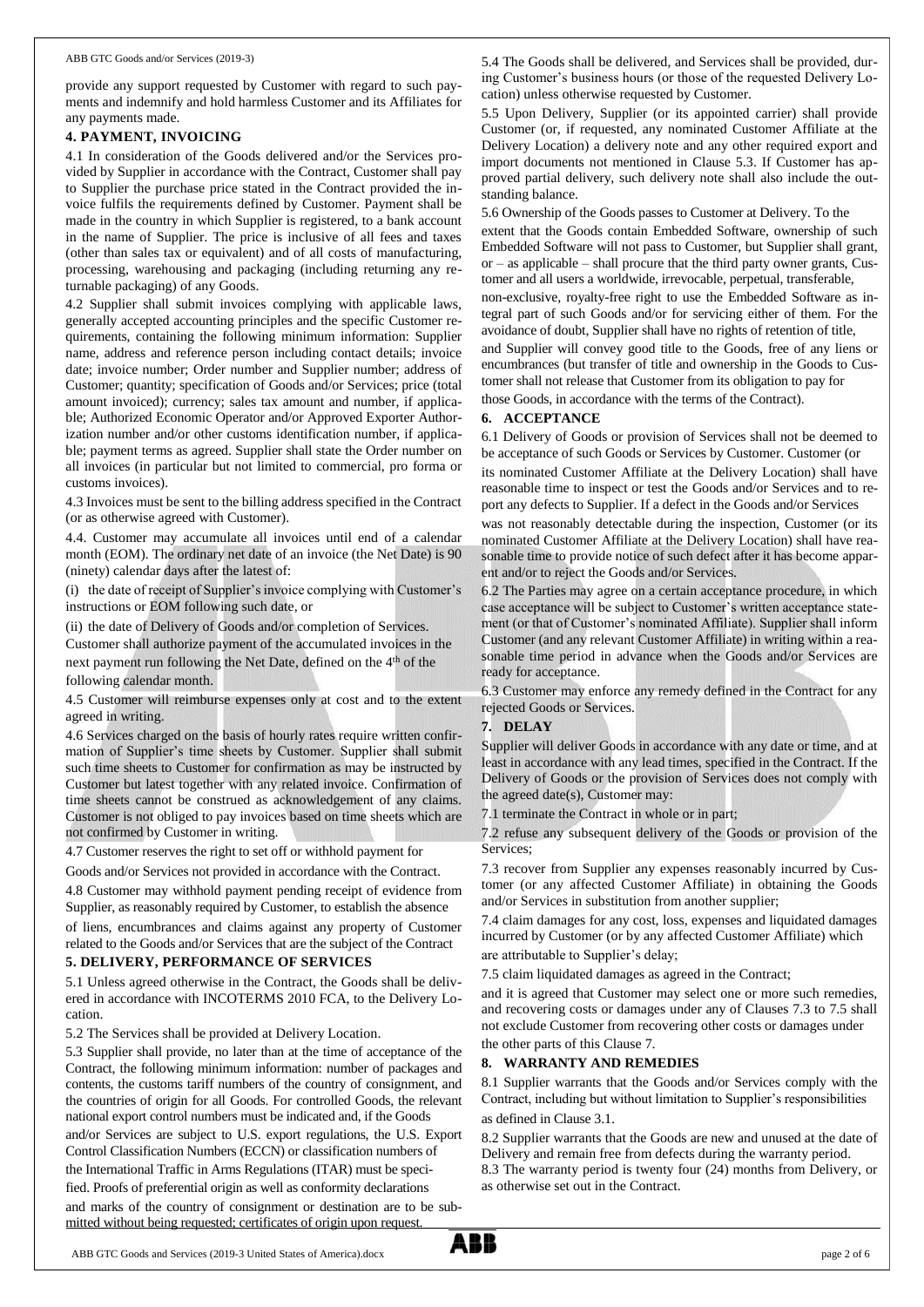#### ABB GTC Goods and/or Services (2019-3)

#### **10. COMPLIANCE, INTEGRITY**

8.4 In case of breach of any warranty which is not remedied within forty-eight (48) hours from Customer's notification, or in case of any other breach of the Contract, Customer is entitled to enforce any or all of the following remedies at its discretion and at Supplier's expense:

8.4.1 to give Supplier an opportunity to carry out any additional work necessary to ensure that the Contract is fulfilled;

8.4.2 to require Supplier promptly to repair or replace the defective Goods and/or Services;

8.4.3 to carry out (or to instruct a third party to carry out) any additional work necessary to make the Goods and/or Services comply with the Contract;

8.4.4 to refuse any further Goods and/or Services;

8.4.5 to require Supplier to indemnify and hold harmless Customer

(and any relevant Customer Affiliate) for such damages as may have been sustained by Customer (or any Customer Affiliate) as a result of Supplier's breach of the Contract;

8.4.6 to terminate the Contract, and in such event:

8.4.6.1 Customer has no obligation to compensate Supplier (including paying for the Goods and/or Services which have been rejected); and

8.4.6.2 at Customer's option, Supplier shall pay back to Customer any remuneration received from Customer for the Goods and/or Services

and take back the Goods at Supplier's own cost and risk; and

8.4.6.3 Customer may source equivalent replacement goods and/or services from an alternative supplier (with any incremental costs incurred in doing so being for Supplier's account).

8.5 In case of a breach of any warranty, the entire warranty period shall be restarted for the defective Goods/Services from the date the remediation is completed to Customer's satisfaction.

8.6 The rights and remedies available to Customer under the Contract are cumulative and are not exclusive of any rights or remedies available at law or in equity.

## **9. INTELLECTUAL PROPERTY RIGHTS**

9.1 Subject to Clause 9.2, Supplier hereby grants Customer and its Affiliates, or undertakes to procure that Customer and its Affiliates are granted, a worldwide, irrevocable, transferable, sub-licensable, non-exclusive, royalty-free license to use the Intellectual Property Rights in the Goods, including Embedded Software, if any.

9.2 Supplier herewith assigns to Customer (or will assign to Customer's nominated Affiliate) full ownership rights in any Intellectual Property Rights in Goods resulting from the Services. Supplier further agrees,

upon Customer's request and at its cost, to take all further steps necessary to perfect Customer's ownership (or that of its nominated Affili-

ate) to the Intellectual Property Rights.

9.3 Intellectual Property Rights in any Goods created by or licensed to Supplier prior or outside a Contract (Pre-Existing IPR) will remain vested in Supplier (or the third party owner). To the extent that Pre-Existing IPR are embedded in any Goods resulting from the Services, Supplier grants, or undertakes to procure that the third party owner grants, Customer and its Affiliates a worldwide, irrevocable, transferable, sub-licensable, non-exclusive, royalty-free license to use the Pre-Existing IPR as part of such Goods, including the right to improve, develop, market, distribute, sublicense or otherwise use such Pre-Existing IPR.

9.4 Supplier must specify in writing and prior to Delivery all open source software contained in or used by Embedded Software, if any, and request Customer's written approval. Supplier agrees to replace at its own cost any open source software components rejected by Customer with software of at least the same quality and functionality.

9.5 If any claim is made against Customer (or any Customer Affiliate) that the Goods and/or Services infringe a third party's Intellectual Property Rights, Supplier shall at its cost, but at Customer's discretion: (i) procure for Customer, Customer's Affiliates and Customer's clients, as the case may be, the right to continue using the Goods and/or Services; (ii) modify the Goods and/or Services so they cease to be infringing; or (iii)replace the Goods and/or Services with non-infringing equivalents. Otherwise, Customer is entitled to terminate the Contract and to reclaim all sums which it, or any Customer Affiliate, has paid to Supplier thereunder

10.1 Supplier shall provide the Goods and/or Services in compliance with all relevant laws, regulations, and codes of practice.

10.2 Supplier and its subcontractors must comply with the ABB List of Prohibited and Restricted Substances and report to Customer (and/or

any Customer Affiliate operating at the relevant Delivery Location) the substances contained in the Goods. Supplier must also comply with the reporting and other requirements regarding Conflict Minerals made available under **[www.abb.com](http://www.abb.com/)** – **Supplying** – **Material Compliance** 

– **ABB Policy and Supplier Requirements** or otherwise and shall provide Customer (and any relevant Customer Affiliate) with documents, certificates and statements as requested. Any statement made by Sup-

plier to Customer (whether directly or indirectly) with regard to materials used for or in connection with the Goods and/or Services will be deemed to be a representation under the Contract.

10.3 Supplier represents and warrants that it is and will remain fully compliant with all applicable trade and customs laws, regulations, instructions, and policies, including, but not limited to, satisfying all necessary clearance requirements, proofs of origin, export and import licenses and exemptions from, and making all proper filings with appropriate governmental bodies and/or disclosures relating to the provision of services, the release or transfer of goods, hardware, software and technology.

10.4 No material or equipment included in or used for the Goods and/or Services must originate from any company or country listed in any relevant embargo issued by the authority in the country where the Goods and/or Services will be used, or by an authority otherwise having influence over the equipment and material forming part of the Goods and/or Services. If any of the Goods and/or Services are or will be subject to export restrictions, it is Supplier's responsibility to promptly inform Customer (and any relevant Customer Affiliate) in writing of the particulars of such restrictions.

10.5 Each Party warrants that it will not, directly or indirectly, and that each has no knowledge that other persons will, directly or indirectly, make any payment, gift or other commitment to its customers, to government officials or to agents, directors and employees of each Party,

or any other party, in a manner contrary to applicable laws (including

but not limited to the U. S. Foreign Corrupt Practices Act, the UK Brib-

ery Act 2010 and, where applicable, legislation enacted by member

states and signatories implementing the OECD Convention Combating Bribery of Foreign Officials), and shall comply with all relevant laws, regulations, ordinances and rules regarding bribery and corruption. Nothing in the Contract will render either Party or any of its Affiliates liable to reimburse the other for any such consideration given or promised.

10.6 Supplier herewith acknowledges and confirms that Supplier has received a copy of ABB's Code of Conduct and ABB's Supplier Code of Conduct or has been provided information on how to access both ABB Codes of Conduct online under **[www.abb.com/Integrity](http://www.abb.com/Integrity)**. Supplier agrees to perform its contractual obligations in accordance with both ABB Codes of Conduct.

10.7 ABB has established reporting channels where Supplier and its employees may report suspected violations of applicable laws, policies or standards of conduct (Web portal: **[www.abb.com/Integrity](http://www.abb.com/Integrity)** – **Reporting Channels**; contact details specified on this Web portal), and Supplier shall ensure that such reporting channels are used to report

#### any suspected violations.

10.8 Any violation of an obligation contained in this Clause 10 is a material breach of the Contract and entitles the other Party to terminate the Contract with immediate effect and without prejudice to any further rights or remedies available thereunder or at law. Notwithstanding anything to the contrary in the Contract, Supplier shall, without any limitations, indemnify and hold harmless Customer (and any affected Customer Affiliate) for all liabilities, damages, cost or expenses incurred as a result of any such violation and/or termination of the Contract, or

arising from export restrictions concealed by Supplier.

10.9 Supplier agrees to comply with all federal, state and local laws, executive orders, rules, regulations and ordinances which may be ap-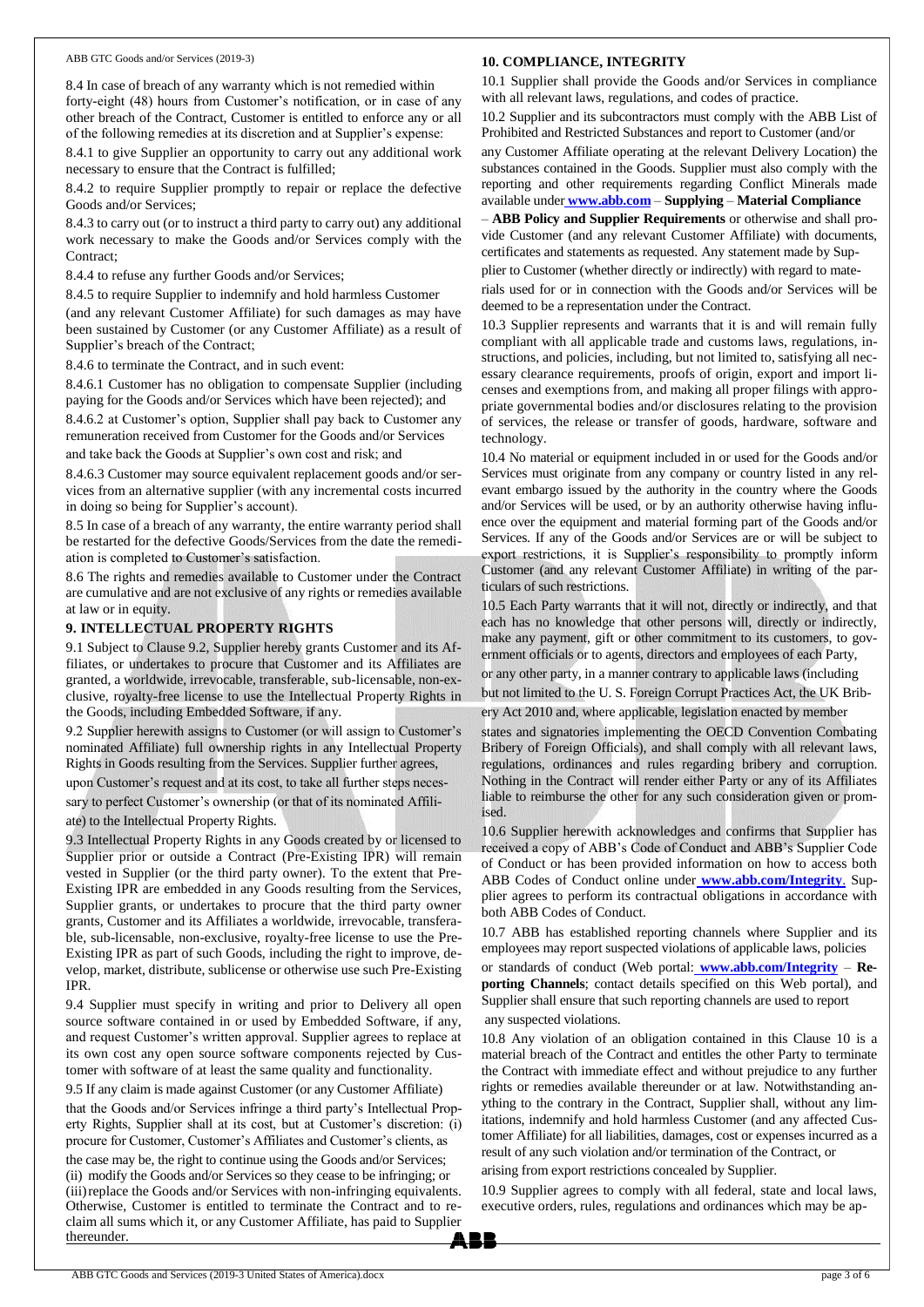#### ABB GTC Goods and/or Services (2019-3)

plicable to Supplier's performance of its obligations under the Contract. Supplier certifies to Customer that the items purchased hereunder were produced or performed in compliance with all applicable requirements of the Fair Labor Standards Act of 1938, as amended. Supplier agrees not to discriminate or allow the harassment of employees or applicants on the basis of sex, gender identity, sexual orientation, race, color, religious creed, national origin, physical or mental disability, protected Veteran status, or any other characteristic protected by law with regard to any employment practices, including recruitment, advertising, job application procedures, hiring, upgrading, training, promotion, transfer, compensation, job assignments, benefits, and/or other terms, conditions, or privileges of employment, provided the individual is qualified, with or without reasonable accommodations, to perform the essential functions of the job. Supplier shall comply, unless this transaction is exempt under applicable regulations, with all provisions of Executive Order 11246 of September 24, 1965, as amended, and with the relevant orders of the Secretary of Labor relating to Equal Employment Opportunity, and clauses thereby required are incorporated herein by reference. Executive Order 11246 prohibits federal contractors and federally assisted construction contractors and subcontractors, who do over \$10,000 in Government business in one year from discriminating in employment decisions on the basis of race, color, religion, sex, or national origin. It also requires contractors to take affirmative action to ensure that applicants are employed, and that employees are treated during employment, without regard to their race, color, religion, sex or national origin. If the Contract is subject to government contracting mandates, Customer will so state on the face hereof, and if so stated, as a condition to its effectiveness, Supplier agrees to certify to Customer, by separate writing, that it complies with all government contracting requirements applicable to Customer, Supplier and the Goods and/or Services, including the IT/Cyber Security requirements of FAR 52.204-21, DFAR 252.204-7009, and DFAR 252.204-7012. **Customer is an equal opportunity employer and federal contractor or subcontractor. As applicable, the Parties agree that they shall abide by the requirements of 41 CFR Section 60-1.4(a); 41 CFR Section 60-300.5(a); 41 CFR Section 60-741.5(a); and 29 CFR Part 471, Appendix A to Subpart A with respect to affirmative action program and posting requirements, and that these requirements are incorporated herein. Section 60-300.5 and 60-741.5 require that covered prime contractors and subcontractors ensure nondiscrimination and take affirmative action in employment to employ and advance qualified individuals without regard to their physical or mental disability and protected Veteran status.**

10.10 Supplier will not discharge or in any other manner discriminate against employees or applicants because they have inquired about, discussed, or disclosed their own pay or the pay of another employee or applicant. However, employees who have access to the compensation information of other employees or applicants as a part of their essential job functions cannot disclose the pay of other employees or applicants to individuals who do not otherwise have access to compensation information, unless the disclosure is; (a) in response to a formal com-

plaint or charge; (b) in furtherance of an investigation, proceeding, hearing, or action, including an investigation conducted by the employer; or (c) consistent with Supplier's legal duty to furnish information.

10.11 Supplier shall notify Customer of all "hazardous materials" (as that term is defined in applicable federal, state and local statutes) and such other identification of materials used in the provision of Services or contained in the Goods as may be required by Customer from time to time, and provide any appropriate special handling instructions. Supplier shall furnish Customer with copies of all applicable "material safety data sheets" for such materials no later than the shipment date under the Contract.

## **11. CONFIDENTIALITY, DATA SECURITY,**

#### **DATA PROTECTION**

11.1 Supplier shall keep in strict confidence all Customer Data and any other information concerning Customer's or its Affiliates' business,

their products and/or their technologies which Supplier obtains in connection with the Goods and/or Services to be provided (whether before or after acceptance of the Contract). Supplier shall restrict disclosure of such confidential material to such of its employees, agents or subcontractors or other third parties as need to know the same for the purpose of the provision of the Goods and/or Services to Customer. Supplier shall ensure that such employees, agents, subcontractors or other third parties are subject to and comply with the same obligations of confidentiality as applicable to Supplier and will be liable for any unauthorized disclosures.

11.2 Supplier shall apply appropriate safeguards, adequate to the type

of Customer Data to be protected, against the unauthorised access or disclosure of Customer Data and protect such Customer Data in accordance with the generally accepted standards of protection in the related industry, or in the same manner and to the same degree that it protects its own confidential and proprietary information – whichever standard

is higher. Supplier may disclose confidential information to Permitted Additional Recipients (which means Supplier's authorised representatives, including auditors, legal counsel, consultants and advisors) provided always that: (i) such information is disclosed on a strict need-toknow basis; and (ii) such Permitted Additional Recipients sign with Supplier a confidentiality agreement with terms substantially similar hereto or, where applicable, are required to comply with codes of professional conduct ensuring confidentiality of such information. Sup-

plier shall comply with, and ensure that the Permitted Additional Recipients comply with, any security procedure, policy or standard provided to Supplier by Customer or any of its Affiliates from time to time, and in particular with the ABB Cyber Security Requirements for Suppliers as made available under **[www.abb.com/Supplying/Cybersecu](http://www.abb.com/Supplying/Cybersecu-rity,)[rity](http://www.abb.com/Supplying/Cybersecu-rity,)**, or as otherwise set out in the Contract.

11.3 Supplier must not: (i) use Customer Data for any other purposes than for providing the Goods and/or Services; or (ii) reproduce the Customer Data in whole or in part in any form except as may be required by the Contract; or (iii) disclose Customer Data to any third party, except to Permitted Additional Recipients or with the prior written consent of Customer.

11.4 Supplier shall install and update at its own cost adequate virus protection software and operating system security patches for all computers and software utilized in connection with providing the Goods and/or Services.

11.5 Supplier shall inform Customer (and any affected Customer Affiliate) without delay about suspicion of breaches of data security or other serious incidents or irregularities regarding any Customer Data.

11.6 Supplier agrees that Customer (and any affected Customer Affiliate) may provide any information received from Supplier to other Affiliates of Customer and to third parties.

#### 11.7 **Protection of Personal Data**

11.7.1 If Customer discloses Personal Data to Supplier, Supplier shall comply with all applicable data protection laws and regulations.

11.7.2 Supplier shall apply appropriate physical, technical and organizational measures to ensure a level of security of Personal Data appropriate to the respective risk and the ability to ensure the ongoing confidentiality, integrity, availability and resilience of processing systems and services.

11.7.3 Supplier agrees that it will not withhold or delay its consent to any changes to this Clause 11 which in Customer's or its Affiliates' reasonable opinion are required to be made in order to comply with applicable data protection laws and regulations and/or with guidelines and advice from any competent supervisory authority, and agrees to implement any such changes at no additional cost to Customer.

11.7.4 Supplier acknowledges that the processing of Personal Data in accordance with the Contract may require the conclusion of addi-

tional data processing or data protection agreements with Customer or its Affiliates. To the extent such additional agreements are not initially concluded as part of the Contract, Supplier, its relevant Affiliates or subcontractors shall upon Customer's request promptly enter into any such agreement(s), as designated by Customer and as required by law or a competent data protection or other competent authority.

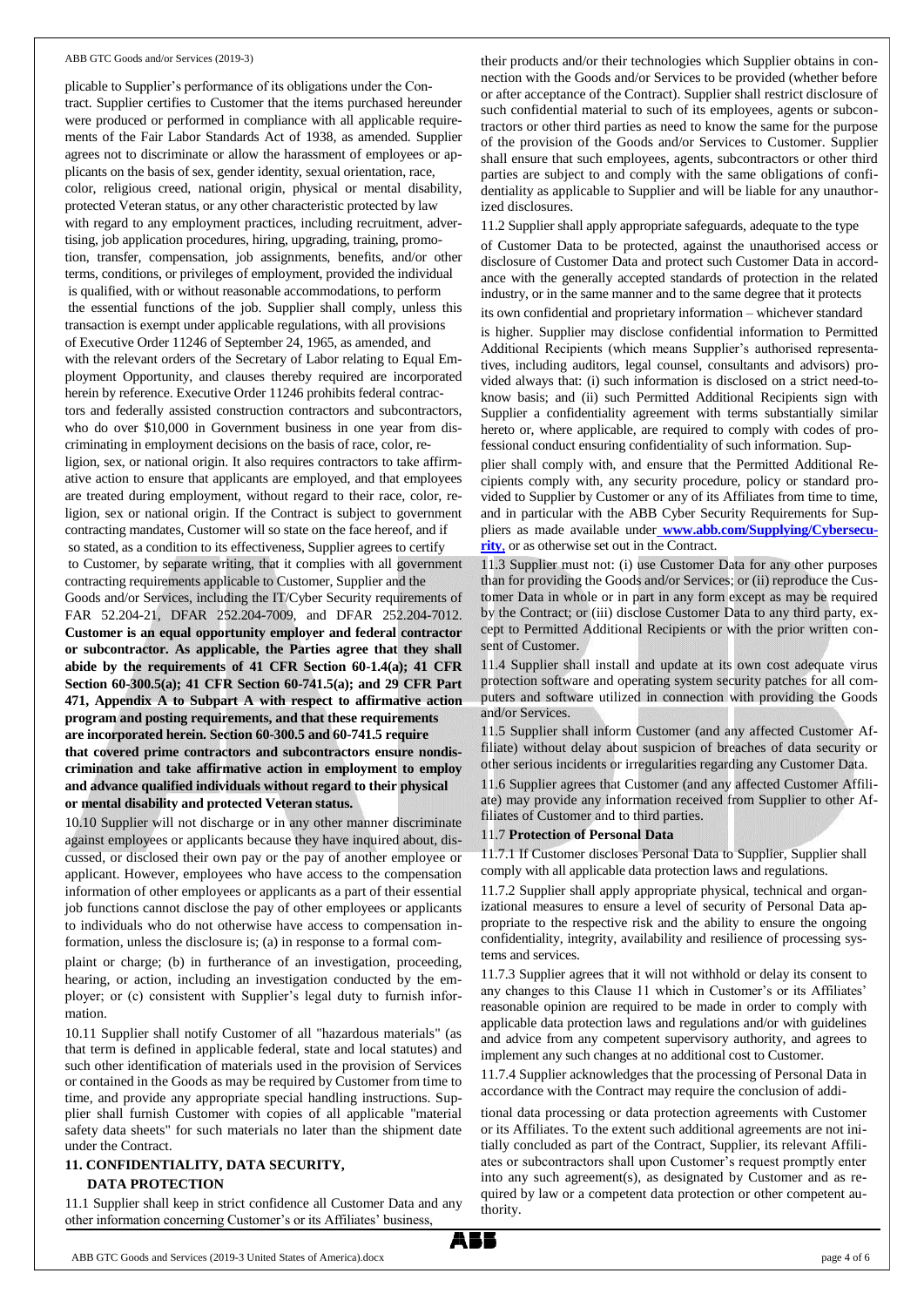#### **12. LIABILITY AND INDEMNITY**

12.1 Without prejudice to applicable law, Supplier shall, without any limitations, indemnify and hold harmless Customer, and any affected Customer Affiliate, for all liabilities, damages, cost, losses or expenses incurred by Customer (or such Customer Affiliate) as a result of Supplier's breach of the Contract. Supplier shall, without any limitations, indemnify and hold harmless Customer and each relevant Customer Affiliate for any claim made by a third party against Customer (or such Customer Affiliate) in connection with the Goods and/or Services, including but without limitation to claims that such Goods and/or Ser-

vices infringe a third party's Intellectual Property Rights. Upon Customer's request Supplier shall defend Customer (or any relevant Customer Affiliate) against any third party claims.

12.2 Supplier is responsible for the control and management of all of

its employees, suppliers and/or subcontractors, and it is responsible for their acts or omissions as if they were the acts or omissions of Supplier.

12.3 Supplier shall maintain in force, and upon request provide evidence of, adequate liability insurance and statutory worker's compensation/employer's liability insurance with reputable and financially sound insurers, which however will not relieve Supplier from any liability towards Customer (or any Customer Affiliate). The insured amount cannot be considered as limitation of liability.

12.4 Customer reserves the right to set off any claims under a Contract against any amounts owed to Supplier.

#### **13. TERMINATION**

13.1 Customer may terminate the Contract for convenience in whole or in part by giving Supplier thirty (30) calendar days written notice. In such event Customer shall pay to Supplier the value of the delivered

but unpaid Goods and/or Services (provided that such Goods and/or Services otherwise comply with the Contract) and proven direct costs reasonably incurred by Supplier for undelivered Goods and/or Ser-

vices, however in no event more than the price for the Goods and/or Services agreed under the Contract. No further compensation will be due to Supplier.

13.2 In the event of Supplier's breach of the Contract, Customer is entitled to terminate the Contract in accordance with Clause 8.4.

13.3 Customer may terminate the Contract with immediate effect by notice in writing in the event that: (i) an interim order is applied for or made, or a voluntary arrangement approved, or a petition for a bankruptcy order is presented or a bankruptcy order is made against Supplier; or (ii) any circumstances arise which entitle the court or a creditor to appoint a receiver or administrator or to make a winding-up order;

or (iii) other similar action is taken against or by Supplier by reason of its insolvency or in consequence of debt; or (iv) there is a change of control of Supplier.

13.4 Upon termination Supplier shall immediately and at Supplier's expense return to Customer (or Customer's Affiliate) all Customer or Customer Affiliate property (including any Customer Data, documentation, and transfer of Intellectual Property Rights) then under Supplier's control and provide Customer (or its nominated Affiliate) with the complete documentation about the Goods and/or Services.

#### **14. FORCE MAJEURE**

14.1 Neither Party (nor any Customer Affiliate receiving the Goods and/or Services) will be liable for any delay or failure to perform its obligations under a Contract if the delay or failure results from an event of Force Majeure. **Force Majeure** means an event that was not foreseeable by the affected Party (or Customer Affiliate) at the time of execution of the Contract, is unavoidable and outside the reasonable control of the affected Party (or Customer Affiliate), provided that it cannot overcome such event despite all reasonable efforts, and that it provides notice to the other Party (and, in the case of Supplier being affected, to any relevant Customer Affiliate) within five (5) calendar days from occurrence of the Force Majeure event.

14.2 If a Force Majeure event exceeds thirty (30) calendar days, either Party may terminate the Contract forthwith by written notice without liability. Each Party shall use reasonable efforts to minimise the effects of the Force Majeure event.

## 15. **ASSIGNMENT AND SUBCONTRACTING**

15.1 Supplier may neither assign, nor transfer, encumber nor subcontract the Contract, nor any parts thereof (including any monetary receivables from Customer) without prior written approval of Customer. 15.2 Customer may assign, transfer, encumber, subcontract or deal in any other manner with the Contract, in whole or in part, at any time, and on more than one occasion thereof to its Affiliates, or to any successor-in-interest or title which acquires that part of Customer's group of companies' business to which the relevant Contract relates (and such transferee may do the same).

#### **16. NOTICES**

Any notice must be given duly signed by registered mail, courier, fax or by e-mail to the address of the relevant Party as stated in the Contract and/or to such other address as such Party may have notified in writing (including Customer Affiliates operating at relevant Delivery Locations). E-mail and fax require written confirmation of the receiving Party. Supplier's reply, correspondence, information or documentation related to the Contract must be provided in the language used in the Contract.

## **17. WAIVERS**

Failure to enforce or exercise any term of the Contract does not constitute a waiver of such term and does not affect the right later to enforce such or any other term therein contained.

#### **18. GOVERNING LAW AND DISPUTE SETTLEMENT**

18.1 The Contract is governed by the laws of the State of New York, including the Uniform Commercial Code adopted therein, but excluding the provisions of the United Nations Convention on International Sale of Goods and excluding New York law with respect to conflicts of law.

18.2 If Customer and Supplier are registered in the same country, any dispute arising in connection with the Contract which cannot be settled amicably shall be submitted for resolution to the jurisdiction of the

State Courts of New York or the U. S. District Court for the Southern District of New York.

18.3 If Customer and Supplier are registered in different countries, any dispute arising in connection with the Contract which cannot be settled amicably shall be finally settled under the Rules of Arbitration of the International Chamber of Commerce by one arbitrator appointed in accordance therewith. Place of arbitration shall be Customer's place of registration. The language of the proceedings and of the award shall be English.

## **19. SEVERABILITY**

The invalidity or unenforceability of any term of the Contract will not adversely affect the validity or enforceability of the remaining terms.

The Contract will be given effect as if the invalid or unenforceable term had been replaced by a term with a similar economic effect.

#### **20. SURVIVAL**

20.1 Provisions of the Contract which either are expressed to survive its termination or from their nature or context it is contemplated that they are to survive such termination will remain in full force and effect notwithstanding such termination.

20.2 The obligations set forth in Clauses 8 (Warranty and Remedies),

9 (Intellectual Property Rights), 11 (Confidentiality, Data Security, Data Protection) and 12 (Liability and Indemnity) exist for an indefinite period of time and survive expiration or termination of the Contract for any reason.

## **21. ENTIRETY**

21.1 The Contract (incorporating these ABB GTC), and any documents incorporated into an Order or other agreement (including by reference) constitute the entire agreement between the Parties and replaces any prior agreement between them with regard to its subject.

21.2 In the event of any inconsistency between documents comprising the Contract, the following order of precedence shall apply:

21.2.1 any Contract established by the Customer (to the extent that specific deviations from any these ABB GTC, are explicitly identified in that Contract); then

21.2.2 these ABB GTC;